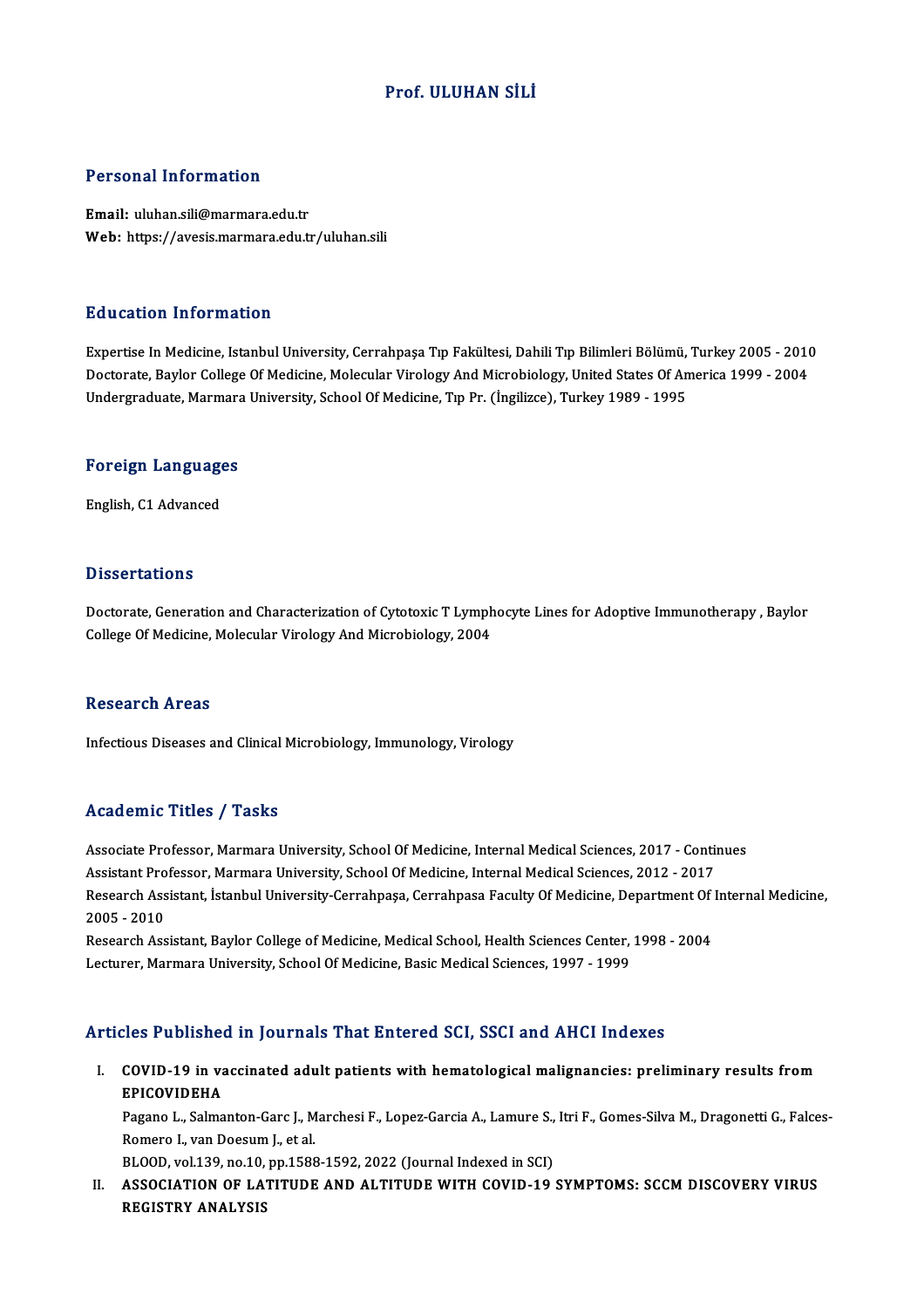Tekin A., Qamar S., Bansal V., Singh R., Sharma M., Bogojevic M., Deo N., LeMahieu A., Hanson A., Schulte P., et al.<br>CRITICAL GARE MEDICINE, vol 50, no.1, nn 59, 2022 (Journal Indoved in SC). Tekin A., Qamar S., Bansal V., Singh R., Sharma M., Bogojevic M., Deo N., LeMah<br>CRITICAL CARE MEDICINE, vol.50, no.1, pp.58, 2022 (Journal Indexed in SCI)<br>Peripheral innate and adaptive immune celle during COVID 10: Eune Tekin A., Qamar S., Bansal V., Singh R., Sharma M., Bogojevic M., Deo N., LeMahieu A., Hanson A., Schulte F<br>CRITICAL CARE MEDICINE, vol.50, no.1, pp.58, 2022 (Journal Indexed in SCI)<br>III. Peripheral innate and adaptive imm

- CRITICAL CARE MEDICINE, vol.50, no.1, pp.58, 2022 (Journal Indexed in SCI)<br>Peripheral innate and adaptive immune cells during COVID-19: Functional neutrophils, pro-<br>inflammatory monocytes, and half-dead lymphocytes Peripheral innate and adaptive immune cells during COVID-19: Functional neutro<br>inflammatory monocytes, and half-dead lymphocytes<br>Eksioglu-Demiralp E., Alan S., SİLİ U., Bakan D., Ocak I., Yurekli R., Alpay N., Gorcin S., Y inflammatory monocytes, and half-dead lymphocytes<br>Eksioglu-Demiralp E., Alan S., SİLİ U., Bakan D., Ocak I., Yurekli R., Alpay N., Go<br>CYTOMETRY PART B-CLINICAL CYTOMETRY, 2021 (Journal Indexed in SCI)<br>COVID 19 infection in Eksioglu-Demiralp E., Alan S., SİLİ U., Bakan D., Ocak I., Yurekli R., Alpay N., Gorcin S., Yildiz A.<br>CYTOMETRY PART B-CLINICAL CYTOMETRY, 2021 (Journal Indexed in SCI)<br>IV. COVID-19 infection in adult patients with hematol
- CYTOMETRY PART B-CLINICAL CYTOME<br>COVID-19 infection in adult patients<br>Association Survey (EPICOVIDEHA)<br>Pagano L. Salmantan Cargia L. Marghaei COVID-19 infection in adult patients with hematological malignancies: a European Hematology<br>Association Survey (EPICOVIDEHA)<br>Pagano L., Salmanton-Garcia J., Marchesi F., Busca A., Corradini P., Hoenigl M., Klimko N., Koehl Association Surve<br>Pagano L., Salmanto<br>Passamonti F., et al.<br>JOUPNAL OF UEMA Pagano L., Salmanton-Garcia J., Marchesi F., Busca A., Corradini P., Hoenigl M., Klimko N<br>Passamonti F., et al.<br>JOURNAL OF HEMATOLOGY & ONCOLOGY, vol.14, no.1, 2021 (Journal Indexed in SCI)<br>Untreated bernes simpley virus a Passamonti F., et al.<br>JOURNAL OF HEMATOLOGY & ONCOLOGY, vol.14, no.1, 2021 (Journal Indexed in SCI)<br>V. Untreated herpes simplex virus encephalitis without a fatal outcome
- KayaA.,KURTA.F. ,SİLİU.,Kaya S.Y. ,SahinZ.,SarM.,AygunG. Untreated herpes simplex virus encephalitis without a f<br>Kaya A., KURT A. F. , SİLİ U., Kaya S. Y. , Sahin Z., Sar M., Aygun G<br>JOURNAL OF NEUROVIROLOGY, 2021 (Journal Indexed in SCI)<br>Peal Warld Data from Turkov, Js Safashuv
- Kaya A., KURT A. F. , SİLİ U., Kaya S. Y. , Sahin Z., Sar M., Aygun G.<br>JOURNAL OF NEUROVIROLOGY, 2021 (Journal Indexed in SCI)<br>VI. Real-World Data from Turkey: Is Sofosbuvir/Ledipasvir With or Without Ribavirin Treatme JOURNAL OF NEUROVIROLOGY, 2021 (Jou<br>Real-World Data from Turkey: Is Sof<br>Chronic Hepatitis C Really Effective?<br>Dominturk N. AVGEN B. Colik L Migtik P. Real-World Data from Turkey: Is Sofosbuvir/Ledipasvir With or Without Ribavirin Treatment<br>Chronic Hepatitis C Really Effective?<br>Demirturk N., AYGEN B., Celik I., Mistik R., AKHAN S., Barut S., URAL O., Batirel A., Simsek F Chronic Hepatitis C Really Effective?<br>Demirturk N., AYGEN B., Celik I., Mistik R., AKHAN S., Barut S., URAL O., Batirel A., Simsek F., ERSÖZ G., et al.<br>TURKISH JOURNAL OF GASTROENTEROLOGY, vol.32, no.2, pp.155-163, 2021 (J

## Demirturk N., AYGEN B., Celik I., Mistik R., AKHAN S., Barut S., URAL O., Batirel A., S<br>TURKISH JOURNAL OF GASTROENTEROLOGY, vol.32, no.2, pp.155-163, 2021 (Journal VII. Tuberculosis and COVID-19: An overlapping situation TURKISH JOURNAL OF GASTROENTEROLOGY, vol.32, no.2, pp.155-16<br>Tuberculosis and COVID-19: An overlapping situation during<br>Sarinoglu R. C. , Sili U., Eryuksel E., Olgun Yıldızeli Ş., Cimsit C., Yagci A.<br>JOUPMAL OF INFECTION I Tuberculosis and COVID-19: An overlapping situation during pandemic<br>Sarinoglu R. C. , Sili U., Eryuksel E., Olgun Yıldızeli Ş., Cimsit C., Yagci A.<br>JOURNAL OF INFECTION IN DEVELOPING COUNTRIES, vol.14, no.7, pp.721-725, 20

Sarinoglu R. C. , Sili U., Eryuksel E., Olgun Yıldızeli Ş., Cimsit C., Yagci A.<br>JOURNAL OF INFECTION IN DEVELOPING COUNTRIES, vol.14, no.7, pp.721-725, 2020 (Journal Indexed in SCI)<br>VIII. Hand hygiene knowledge, perception JOURNAL OF INFECTION IN DET<br>Hand hygiene knowledge, po<br>hospital intensive care unit hospital intensive care unit<br>Sili U., Ay P., Bilgin H., Hidiroğlu S., Korten V.<br>JOURNAL OF INFECTION IN DEVELOPING COUNTRIES, vol.13, no.8, pp.744-749, 2019 (Journal Indexed in SCI)<br>A qualitative study of band bygione somp

Sili U., Ay P., Bilgin H., Hidiroğlu S., Korten V.

- Sili U., Ay P., Bilgin H., Hidiroğlu S., Korten V.<br>JOURNAL OF INFECTION IN DEVELOPING COUNTRIES, vol.13, no.8, pp.744-749, 2019 (Journal Indexed in SCI)<br>IX. A qualitative study of hand hygiene compliance among health care JOURNAL OF INFECTION IN DEVELOPING COUNTRIES, vol.13, no.8, pp.744-749<br>A qualitative study of hand hygiene compliance among health care work are the M. G. , Hidiroğlu S., Tepe P., Surmen A., Sili U., Korten V., Karavuş M.<br> IX. A qualitative study of hand hygiene compliance among health care workers in intensive care units<br>Ay P., Teker A. G. , Hidiroğlu S., Tepe P., Surmen A., Sili U., Korten V., Karavuş M.<br>JOURNAL OF INFECTION IN DEVELOPING
- Ay P., Teker A. G. , Hıdıroğlu S., Tepe P., Surmen A., Sili U., Korten V., Karavuş M.<br>JOURNAL OF INFECTION IN DEVELOPING COUNTRIES, vol.13, no.2, pp.111-117, 2019 (Journal Indexed in SCI)<br>X. Assessment of Transmitted HIV-1 **JOURNAL OF INFI**<br>Assessment of 1<br>Turkish Cohort<br>Siti II Alm P. T. Assessment of Transmitted HIV-1 Drug Resistance Mu<br>Turkish Cohort<br>SİLİ U., Aksu B., Tekin A., Hasdemir U., Soyletir G., KORTEN V.<br>CURRENT HIV RESEARCH vol 16 no 2 nn 216 221 2018 (Jo Turkish Cohort<br>SİLİ U., Aksu B., Tekin A., Hasdemir U., Soyletir G., KORTEN V.<br>CURRENT HIV RESEARCH, vol.16, no.3, pp.216-221, 2018 (Journal Indexed in SCI)<br>HCV spesifis lymphosyte perpenses in individuals with positive an

- SILI U., Aksu B., Tekin A., Hasdemir U., Soyletir G., KORTEN V.<br>CURRENT HIV RESEARCH, vol.16, no.3, pp.216-221, 2018 (Journal Indexed in SCI)<br>XI. HCV-specific lymphocyte responses in individuals with positive anti-HCV but CURRENT HIV RESEARCH, vol.16, no.3, pp.216-221, 2018 (Journal Index<br>HCV-specific lymphocyte responses in individuals with positive<br>Sili U., Kaya A., Aydin S., Hondur N., Mert A., Tabak F., Ozaras R., Ozturk R.<br>JOURNAL OF C HCV-specific lymphocyte responses in individuals with positive anti-HCV<br>Sili U., Kaya A., Aydin S., Hondur N., Mert A., Tabak F., Ozaras R., Ozturk R.<br>JOURNAL OF CLINICAL VIROLOGY, vol.67, pp.73-77, 2015 (Journal Indexed i JOURNAL OF CLINICAL VIROLOGY, vol.67, pp.73-77, 2015 (Journal Indexed in SCI)
- Sili U., Kaya A., Aydin S., Hondur N., Mert A., Tabak F., Ozaras R., Ozturk R.<br>JOURNAL OF CLINICAL VIROLOGY, vol.67, pp.73-77, 2015 (Journal Indexed in SCI)<br>XII. Comparison of Cellular immunity in Patients with Chronic Hep Arslan F., Mert A., SİLİ U., Tabak F., Ozturk R., Ozaras R. Antigen Carriers and Spontaneously Recovered Individuals<br>Arslan F., Mert A., SİLİ U., Tabak F., Ozturk R., Ozaras R.<br>HEPATO-GASTROENTEROLOGY, vol.61, no.136, pp.2326-2329, 2014 (Journal Indexed in SCI)<br>Hernes simplex virus Arslan F., Mert A., SİLİ U., Tabak F., Ozturk R., Ozaras R.<br>HEPATO-GASTROENTEROLOGY, vol.61, no.136, pp.2326-2329, 2014 (Journal Indexed in SCI)<br>XIII. Herpes simplex virus encephalitis: Clinical manifestations, diagnos
- HEPATO-<br>Herpes s<br>patients<br>Sili II Kov Herpes simplex viru<br>patients<br>Sili U., Kaya A., Mert A.<br>JOUPNAL OF CLINICAL patients<br>Sili U., Kaya A., Mert A.<br>JOURNAL OF CLINICAL VIROLOGY, vol.60, no.2, pp.112-118, 2014 (Journal Indexed in SCI)

## Articles Published in Other Journals

rticles Published in Other Journals<br>I. Impact of tocilizumab on clinical outcomes in severe COVID-19 patients and risk of secondary<br>infection: A sees sentrel study Impact of tocilizumab on clinication: A case-control study<br>infection: A case-control study infection: A case-control study<br>ERTÜRK ŞENGEL B., Ozel S., Gul F., ILGIN C., TİGEN E., Altunal L. N. , KABADAYI F., SİLİ U., Aydin M., ODABAŞI Z., et<br>al. in<br>EF<br>al.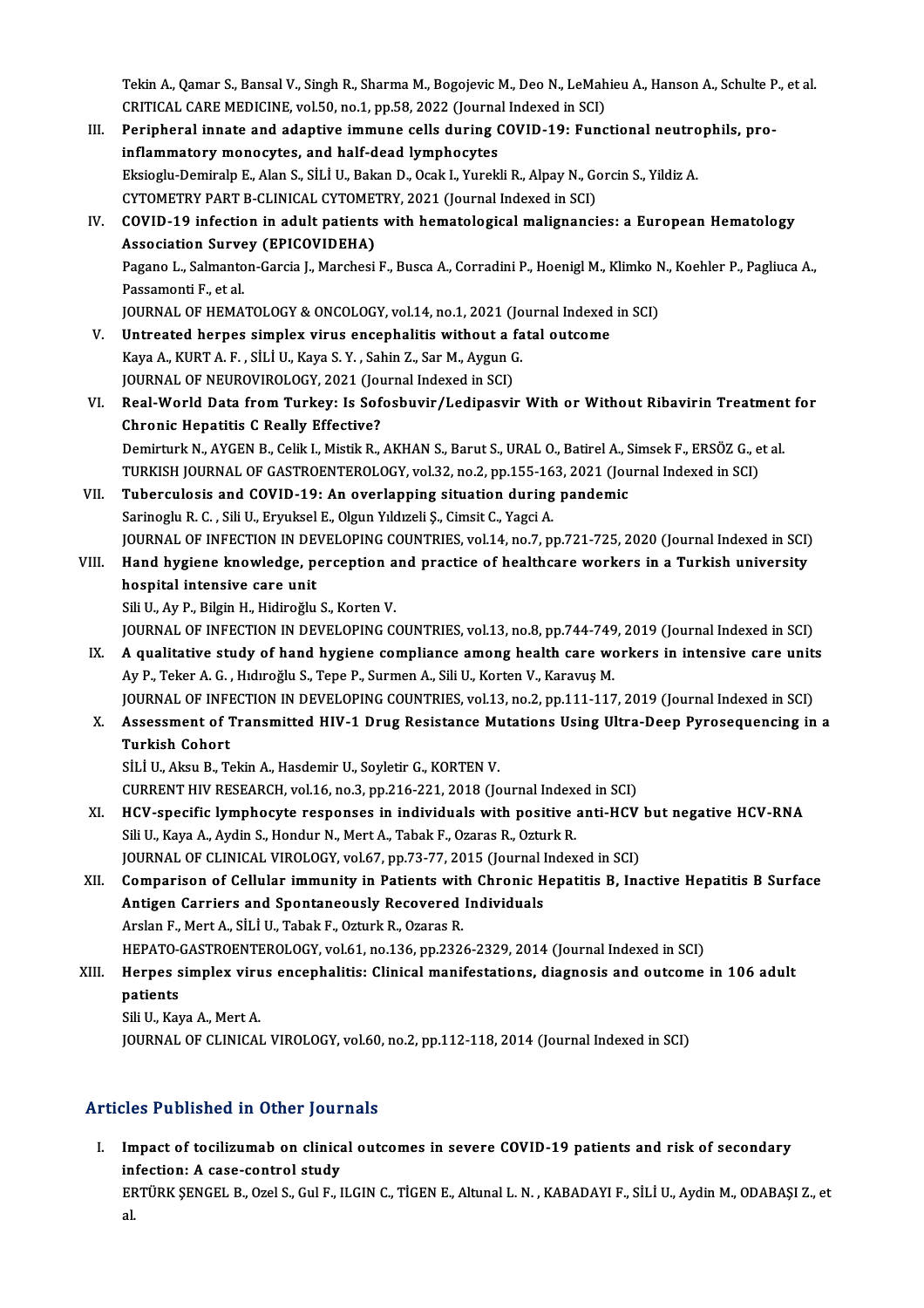MARMARA MEDICAL JOURNAL, vol.34, no.2, pp.112-119, 2021 (Journal Indexed in ESCI)<br>Chronic Henstitic C Prevelence, Constune Distribution and Treatment Peersons

- II. Chronic Hepatitis C Prevalence, Genotype Distribution and Treatment Responses at Marmara<br>University Pendik Training and Research Hospital Between 2014-2018 MARMARA MEDICAL JOURNAL, vol.34, no.2, pp.112-119, 2021 (Journal Indexed<br>Chronic Hepatitis C Prevalence, Genotype Distribution and Treatment R<br>University Pendik Training and Research Hospital Between 2014-2018<br>Ertürk Senge Chronic Hepatitis C Prevalence, Genotype Distribution and Treatment Resport<br>University Pendik Training and Research Hospital Between 2014-2018<br>Ertürk Şengel B., Başarı T., Tükenmez Tigen E., Can Sarınoğlu R., Can B., Sili University Pendik Training and Research Hospital Between 2014-2018<br>Ertürk Şengel B., Başarı T., Tükenmez Tigen E., Can Sarınoğlu R., Can B., Sili U., Ko:<br>ANKEM Dergisi, vol.34, no.1, pp.13-17, 2020 (Other Refereed National ANKEM Dergisi, vol.34, no.1, pp.13-17, 2020 (Other Refereed National Journals)<br>III. Herpes Simplex Virus Encephalitis in Geriatric Patients
- SİLİ U., Tavsanli M. E., TUFAN ÇİNÇİN A. Herpes Simplex Virus Encephalitis in Geriatric Patients<br>SİLİ U., Tavsanli M. E. , TUFAN ÇİNÇİN A.<br>CURRENT GERIATRICS REPORTS, vol.6, no.1, pp.34-41, 2017 (Journal Indexed in ESCI)<br>Chronis Viral Henatitis in Human Immunadef
- IV. Chronic Viral Hepatitis in Human Immunodeficiency Virus-infected Patients **CURRENT GERIATRICS REP<br>Chronic Viral Hepatitis in<br>SİLİ U., Tekin A., KORTEN V.<br>VIRAL HERATIT DERCISI VI** VIRAL HEPATIT DERGISI-VIRAL HEPATITIS JOURNAL, vol.22, no.2, pp.39-42, 2016 (Journal Indexed in ESCI)
- V. Successful treatment of an invasive fungal infection caused by Talaromyces sp.with voriconazole SİLİ U., Bilgin H., Masania R., Eryuksel E., ÇİMŞİT N. Ç. , Ayranci G., Richardson M., KORTEN V. Successful treatment of an invasive fungal infection caused by Talaromyces<br>SİLİ U., Bilgin H., Masania R., Eryuksel E., ÇİMŞİT N. Ç. , Ayranci G., Richardson M., KORT<br>MEDICAL MYCOLOGY CASE REPORTS, vol.8, pp.21-23, 2015 (J SILI U., Bilgin H., Masania R., Eryuksel E., ÇİMŞİT N. Ç. , Ayranci G., Richardson M., KORTEN V.<br>MEDICAL MYCOLOGY CASE REPORTS, vol.8, pp.21-23, 2015 (Journal Indexed in ESCI)<br>VI. Compliance of Healthcare Workers with Hand
- MEDICAL MYCOLOGY CASE REPO<br>Compliance of Healthcare Wo:<br>Care Units Overt Observation<br>KARAASLAN A. KERENEKLI KARA Compliance of Healthcare Workers with Hand Hygiene Practices in Neonatal and Pediatri<br>Care Units Overt Observation<br>KARAASLAN A., KEPENEKLİ KADAYİFCİ E., ATICI S., SİLİ U., SOYSAL A., ÇULHA G., PEKRU Y., BAKIR M.<br>Intendiasi Care Units Overt Observation<br>KARAASLAN A., KEPENEKLİ KADAYİFCİ E., ATICI S., SİLİ U., SOYSAL A., ÇULHA G., PEKRU Y., BAKIR M.<br>Interdisciplinary Perspectives on Infectious Diseases, vol.2014, pp.1-5, 2014 (Refereed Journals

KARAASLAN<br>Interdisciplin<br>Institutions)<br>Sonum autol Interdisciplinary Perspectives on Infectious Diseases, vol.2014, pp.1-5, 2014 (Refer<br>Institutions)<br>VII. Serum cytokine levels in asymptomatic Brucella seropositive individuals<br>METE B. TABAKÖ SULLUZUN H. CELISCEN B. HAKKO E

- Institutions)<br>Serum cytokine levels in asymptomatic Brucella seropositive individuals<br>METE B., TABAK Ö., SİLİ U., UZUN H., GELİŞGEN R., HAKKO E., ÖZARAS R., TABAK Ö. F.<br>Healthmed vol 7, no 3, np 900,902, 2013 (Pefereed Jeu Serum cytokine levels in asymptomatic Brucella seropositive individuals<br>METE B., TABAK Ö., SİLİ U., UZUN H., GELİŞGEN R., HAKKO E., ÖZARAS R., TABAK Ö.<br>Healthmed, vol.7, no.3, pp.900-903, 2013 (Refereed Journals of Other I METE B., TABAK Ö., SİLİ U., UZUN H., GELİŞGEN R., HAKKO E<br>Healthmed, vol.7, no.3, pp.900-903, 2013 (Refereed Journal<br>VIII. 1986 DAN 2010 A BETA LAKTAMAZ İNHİBİTÖRLERİ<br>siti U. MERT A
- Healthmed, vol.7<br>1986 DAN 201<br>SİLİ U., MERT A.<br>ANKEM Dergisi SİLİ U., MERT A.<br>ANKEM Dergisi, vol.24, pp.28-32, 2010 (Other Refereed National Journals) SİLİ U., MERT A.<br>ANKEM Dergisi, vol.24, pp.28-32, 2010 (Other Refereed National Jo<br>IX. Kronik Lenfositer Lösemili Hastada Nocardia Beyin Apsesi<br>Vank E. SİLİ II. SALTOĞLUN, METER, ÖZARAS B. MERT A. TARAL
- Vanlı E., SİLİ U., SALTOĞLU N., METE B., ÖZARAS R., MERT A., TABAK Ö. F. , HONDUR N., KAYNAR M., HAŞILOĞLU Z.,<br>et al Kror<br>Vanlı<br>et al.<br>EUM

KLIMIK JOURNAL, vol.23, no.3, pp.134-137, 2010 (Other Refereed National Journals)

## Books&Book Chapters

OOks & Book Chapters<br>I. CENTRAL NERVOUS SYSTEM INFECTIONS (MENINGITIS/ ENCEPHALITIS)<br>SULU SE & Z<br>CENTI<br>SİLİ U.<br>in: ENI CENTRAL NERVOUS SYSTEM INFECTIONS (MENINGITIS/ ENCEPHALITIS)<br>SİLİ U.<br>in: ENDEMIC INFECTIONS IN TURKEY, KAÇMAZ BİRGÜL, Editor, Ankara Nobel Tıp Kitabevleri Ltd. Şti., Ankara,<br>nn 18 21 2020

SİLİ U.<br>in: ENDEMIC IN.<br>pp.18-21, 2020<br>HIV (AIDS Tan in: ENDEMIC INFECTIONS IN TURKEY, KAÇMAZ BİRGÜL, Editor, A<br>pp.18-21, 2020<br>II. HIV/AIDS Tanı, Tedavi ve İzlem El Kitabı II (Kasım 2019).<br>SAYAN M. ALTUĞLU İ. SİLLU Devrim İ. MİDİLLİ K. SERTÖZ S. B.

pp.18-21, 2020<br>HIV/AIDS Tanı, Tedavi ve İzlem El Kitabı II (Kasım 2019).<br>SAYAN M., ALTUĞLU İ., SİLİ U., Devrim İ., MİDİLLİ K., SERTÖZ Ş. R.<br>Türk HIV / AIDS Platformu. 2019. HIV/AIDS Tanı, Tedavi ve İzlei<br>SAYAN M., ALTUĞLU İ., SİLİ U., Dev<br>Türk HIV / AIDS Platformu, 2019<br>EL İNİE İMMÜNOLOJİ Türk HIV / AIDS Platformu, 2019

#### III. KLİNİK İMMÜNOLOJİ

SİLİ U., TAVŞANLI SİLİ B

in: CLINICAL MEDICINE, TABAK FEHMİ, TABAK ÖMÜR, Editor, İstanbul Medikal Yayıncılık, İstanbul, pp.197-227,<br>2010 in: CLINICAL MEDICINE, TABAK FEHMİ, TABAK ÖN<br>2010<br>IV. Adoptive immunotherapy for herpesviruses 2010<br><mark>Adoptive immunotherapy for herpes</mark><br>LEEN A., SİLİ U., BOLLARD C., ROONEY C.<br>in: Human Harnesviruses Biology Theren

Adoptive immunotherapy for herpesviruses<br>LEEN A., SİLİ U., BOLLARD C., ROONEY C.<br>in: Human Herpesviruses Biology Therapy and Immunoprophylaxis, Arvin Ann, Campadelli-Fiume Gabriella,<br>Mesareki Edward Meare Ratrick S. Reigma LEEN A., SİLİ U., BOLLARD C., ROONEY C.<br>in: Human Herpesviruses Biology Therapy and Immunoprophylaxis, Arvin Ann, Campadelli-Fiume Gabriella,<br>Mocarski Edward, Moore Patrick S., Roizman Bernard, Whitley Richard, Yamanishi K in: Human Herpesviruses Biology Therapy and Im<br>Mocarski Edward, Moore Patrick S., Roizman Bern<br>University Press, Cambridge, pp.1318-1331, 2007<br>Immunetherapy for Vinue Associated Malian Mocarski Edward, Moore Patrick S., Roizman Bernard, Whitley Richard, Yamanishi Koichi, Editor, Cambridge<br>University Press, Cambridge, pp.1318-1331, 2007<br>V. Immunotherapy for Virus-Associated Malignancies<br>SİLİ U., HESLOP H. University Press, Cambridge, pp.1318-1331, 2007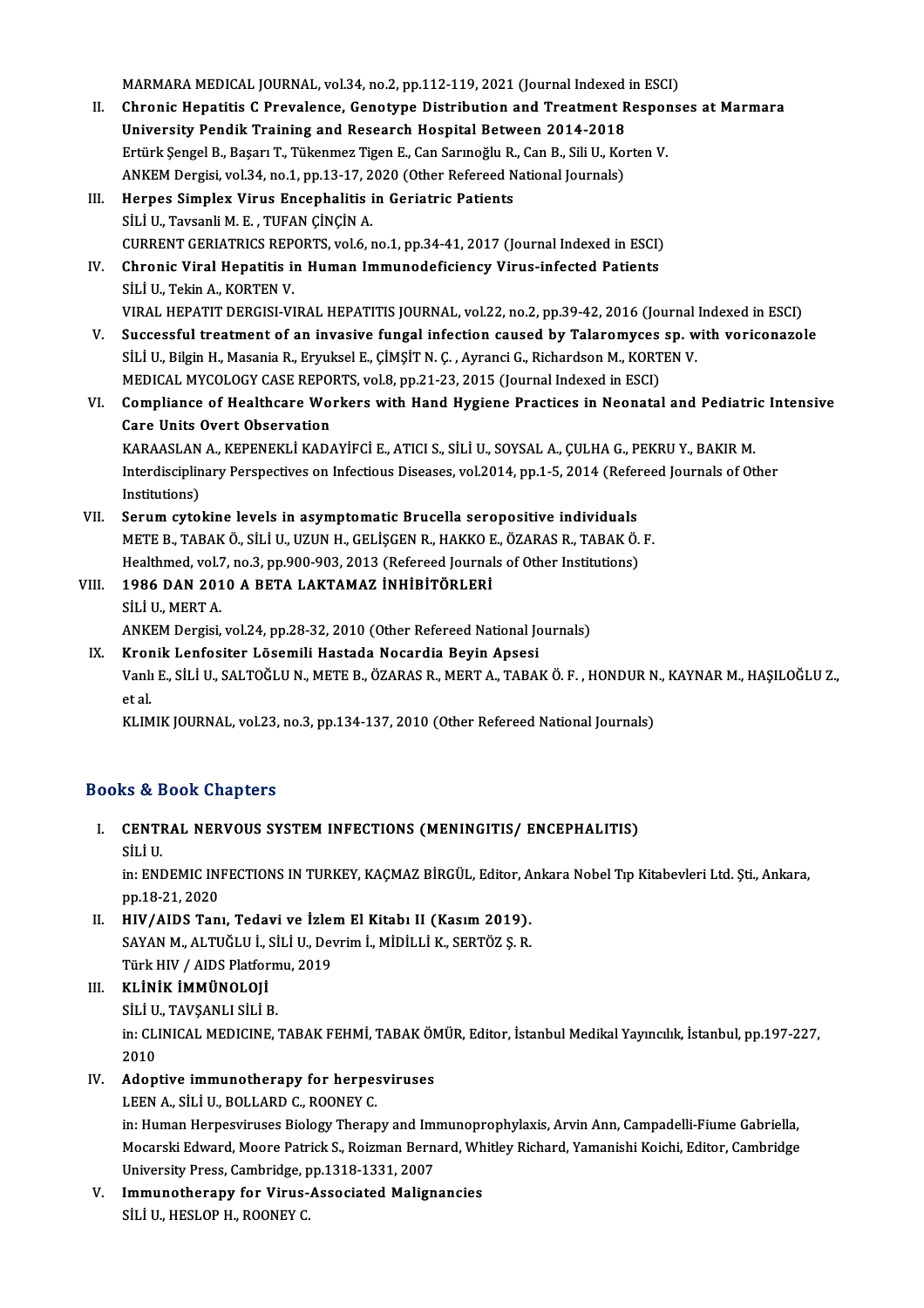in: Immunotherapy for Infectious Diseases, Jacobson Jeffrey M., Editor, HUMANA PRESS, New Jersey, pp.259-274,<br>2002 in: Imi<br>2002

# <sub>2002</sub><br>Refereed Congress / Symposium Publications in Proceedings

| Refereed Congress / Symposium Publications in Proceedings |                                                                                                                                                                                      |  |
|-----------------------------------------------------------|--------------------------------------------------------------------------------------------------------------------------------------------------------------------------------------|--|
| L.                                                        | Yeni Coronavirus 2019 Hastaligi Nedeniyle Ayaktan Takip Edilen Erişkin Hastalarinin 28 gun icinde<br>Hastaneye Yatis Insidansi ve Etkileyen Faktorler                                |  |
|                                                           | Bilgin H., Topuzoğlu A., Ay N. P., Sili U., Can Sarınoğlu R., Apaydın Kaya M. C., Tigen E., Korten V.                                                                                |  |
|                                                           | 5. Uluslararası 23. Ulusal Halk Sağlığı Kongresi, Ankara, Turkey, 11 December 2021                                                                                                   |  |
| П.                                                        | Farkındalık Çalışmalarının Aşılama Oranlarına Yansıyan Sonuçları                                                                                                                     |  |
|                                                           | TİGEN E., BİLGİN H., ERTÜRK ŞENGEL B., SİLİ U., KORTEN V.                                                                                                                            |  |
|                                                           | XXI. Türk Klinik Mikrobiyoloji ve İnfeksiyon Hastalıkları Kongresi, Turkey, 26 - 30 May 2021, pp.533                                                                                 |  |
| III.                                                      | Nadir Görülen Polimikrobiyal Anaerobik Menenjit Vakası                                                                                                                               |  |
|                                                           | ERTÜRK ŞENGEL B., Yıldız F., OLUÇ Y., SİLİ U., TİGEN E., ÜLGER N., KORTEN V.                                                                                                         |  |
|                                                           | XXI. Türk Klinik Mikrobiyoloji ve İnfeksiyon Hastalıkları Kongresi, Turkey, 26 - 30 May 2021, pp.834-835                                                                             |  |
| IV.                                                       | FACTORS ASSOCIATED WITH PROGRESSION TO CRITICAL ILLNESS IN 28 DAYS AMONG COVID-19                                                                                                    |  |
|                                                           | PATIENTS: RESULTS FROM A TERTIARY CARE HOSPITAL IN ISTANBUL, TURKEY (00734)                                                                                                          |  |
|                                                           | SİLİ U., AY N. P., TOPUZOĞLU A., BİLGİN H., TİGEN E., ERTÜRK ŞENGEL B., YAĞÇI ÇAĞLAYIK D., BALCAN M. B.,                                                                             |  |
|                                                           | KOCAKAYA D., OLGUN YILDIZELİ Ş., et al.                                                                                                                                              |  |
| V.                                                        | ECCVID CONFERENCE ON CORONAVIRUS DISEASE, Switzerland, 23 - 25 September 2020<br>Factors associated with progression to critical illness in 28 days among COVID-19 patients: results |  |
|                                                           | from a tertiary care hospital in Istanbul, Turkey                                                                                                                                    |  |
|                                                           | SİLİ U., BİLGİN H., TİGEN E., DURMUŞOĞLU L., KORTEN V.                                                                                                                               |  |
|                                                           | ECCVID 2020, Switzerland, 22 - 25 September 2019                                                                                                                                     |  |
| VI.                                                       | The Most Detected Target Hhv-6 In Csf By Syndromic Molecular Panels, Is It Real?                                                                                                     |  |
|                                                           | CAN SARINOĞLU R., KEPENEKLİ KADAYİFCİ E., SİLİ U., KORTEN V., Söyletir G.                                                                                                            |  |
|                                                           | 22nd Annual Meeting of the European Society for Clinical Virology., 11 - 14 September 2019                                                                                           |  |
| VII.                                                      | Dermatolojideki taklitçi: Bir hatırlatma                                                                                                                                             |  |
|                                                           | SARAÇ G., AKIN ÇAKICI Ö., DEMİR G., CÖMERT E., HOŞGÖREN F. S., ERGUN S. A. T., YÜCELTEN A. D., SALMAN A.,                                                                            |  |
|                                                           | ÖZGEN Z., SİLİ U., et al.                                                                                                                                                            |  |
|                                                           | 10. Dermatoloji Bahar Sempozyumu, Turkey, 10 - 13 April 2019                                                                                                                         |  |
| VIII.                                                     | Kolonizasyon Hızının Takibi Yoğun Bakımda İnfeksiyon Kontrolü İçin Bir Gösterge Olabilir mi? Bir                                                                                     |  |
|                                                           | Retrospektif Kohort Çalışması                                                                                                                                                        |  |
|                                                           | BİLGİN H., SİLİ U., ALTINKANAT GELMEZ G., KULAK E., HÜSNİYE K., NAZLI P., ÇULHA G., KORTEN V.                                                                                        |  |
|                                                           | XX. Uluslararası Türk Klinik Mikrobiyoloji ve Enfeksiyon Hastalıkları Kongresi, Antalya, Turkey, 13 - 16 March 2019                                                                  |  |
| IX.                                                       | Virolojik kaçışı olan hastalarda derin dizi analizinin antiretroviral ilaç yönetimine etkisi                                                                                         |  |
|                                                           | SİLİ U., sarinoglu r., gencer s., caglayik d., tekin a., AKSU M. B., TİGEN E., albas s., HASDEMİR M. U., soyletir g., et al.                                                         |  |
|                                                           | KLİMİK kongresi, 28 - 31 March 2018                                                                                                                                                  |  |
| X.                                                        | Dirençli disemine MAC enfeksiyonu olan ileri AIDS vakası<br>TİGEN E., ERTÜRK ŞENGEL B., SİLİ U., yağcı çağlayık d., KORTEN V.                                                        |  |
|                                                           | HIV/AIDS Kongresi 2018, Turkey, 15 - 18 November 2018                                                                                                                                |  |
| XI.                                                       | HIV-1 İLE ENFEKTE, TEDAVİ NAİF OLGULARDA İLAÇ DİRENCİ MUTASYONLARININ VE HIV-1                                                                                                       |  |
|                                                           | ALTTİPLERİNİN ARAŞTIRILMASI (SÖZLÜ SUNUM SS-008)                                                                                                                                     |  |
|                                                           | CAN SARINOĞLU R., SİLİ U., AKSU M. B., HASDEMİR M. U., Söyletir G., KORTEN V.                                                                                                        |  |
|                                                           | Uluslararası XXXVIII. Türk Mikrobiyoloji Kongresi, Antalya, Turkey, 4 - 08 November 2018, pp.122-123                                                                                 |  |
| XII.                                                      | HIV-1 İLE ENFEKTE, TEDAVİ NAİF OLGULARDAİLAÇ DİRENCİ MUTASYONLARININ VE HIV-1                                                                                                        |  |
|                                                           | ALTTİPLERİNİN ARAŞTIRILMASI                                                                                                                                                          |  |
|                                                           | can r., SİLİ U., AKSU M. B., HASDEMİR M. U., SÖYLEDİR G., KORTEN V.                                                                                                                  |  |
|                                                           | XXXVIII. Uluslararası Türk Mikrobiyoloji Kongresi, Antalya, Turkey, 4 - 08 November 2018                                                                                             |  |
| XIII.                                                     | Sağlık Çalışanlarının El Hijyeni Uygulamalarına Uyumu Neden Düşük? Niteliksel Bir Çalışma                                                                                            |  |
|                                                           |                                                                                                                                                                                      |  |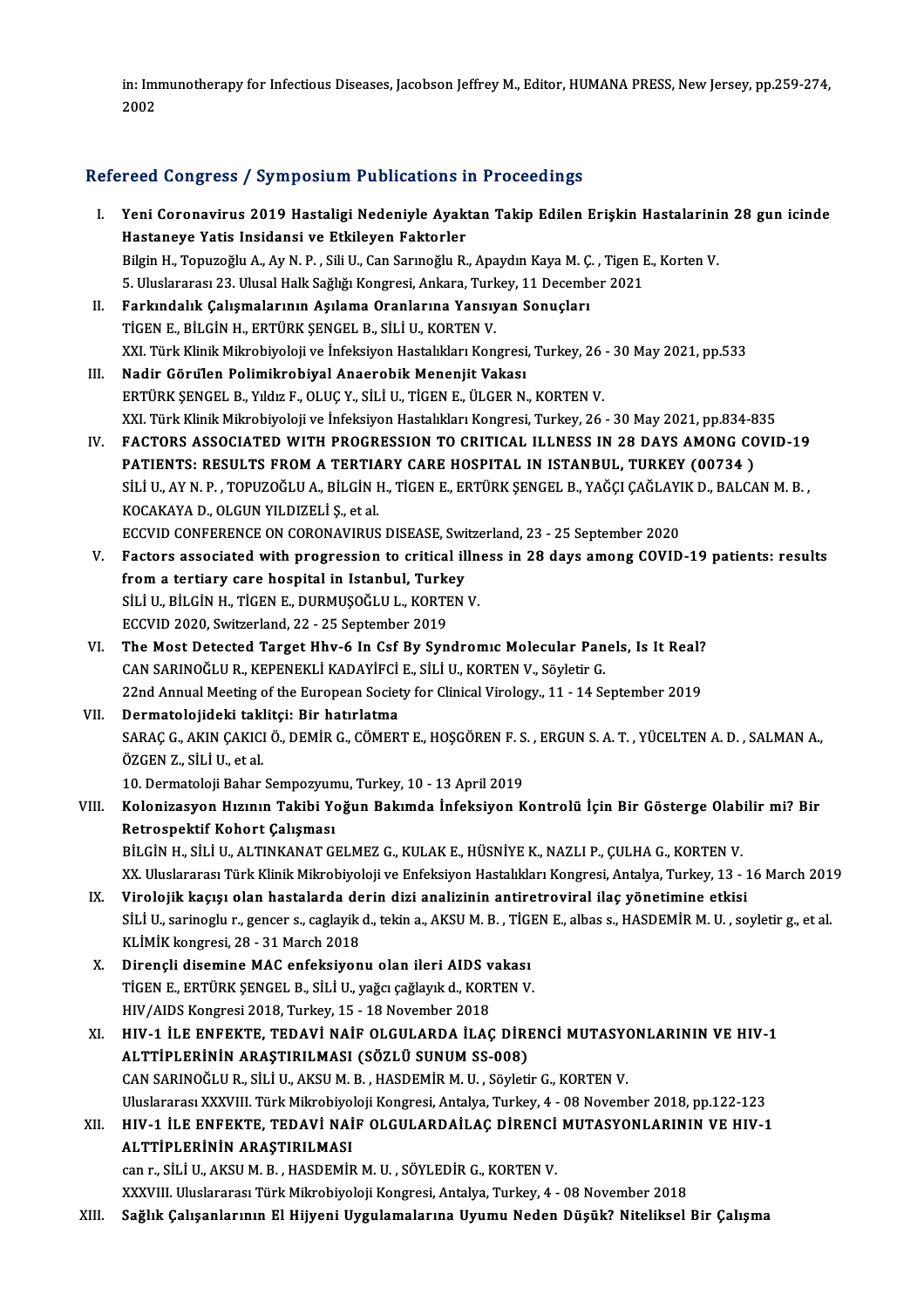TEKER SAYIN A. G. , AY N. P. , HIDIROĞLU S., sürmen a., tepe p., SİLİ U.<br>Klimik 2016. Turkay 0 , 12 Marek 2016 TEKER SAYIN A. G. , AY N. P. , HIDIROĞLI<br>Klimik 2016, Turkey, 9 - 12 March 2016<br>Yoğun Bakım Ünitesi Calısanlarında TEKER SAYIN A. G. , AY N. P. , HIDIROĞLU S., sürmen a., tepe p., SİLİ U.<br>Klimik 2016, Turkey, 9 - 12 March 2016<br>XIV. Yoğun Bakım Ünitesi Çalışanlarında El Hijyeni ile İlgili Bilgi ve Endikasyonlara Uyumun<br>Değenlendirilme Klimik 2016, Turkey, 9 - 12 March 2016<br>Yoğun Bakım Ünitesi Çalışanlarında El Hijyeni ile İlgi<br>Değerlendirilmesi Algıları Gerçeklerin Çok Üzerinde<br>Siti U. Bikin H. HIDIROĞLUS, AYN R Yoğun Bakım Ünitesi Çalışanlarında<br>Değerlendirilmesi Algıları Gerçekle<br>SİLİ U., Bilgin H., HIDIROĞLU S., AY N. P.<br>EL İMİZ 2016.20 Yıl Kurultarı 9.12 Mar Değerlendirilmesi Algıları Gerçeklerin Çok Üzerinde<br>SİLİ U., Bilgin H., HIDIROĞLU S., AY N. P.<br>KLİMİK 2016 30. Yıl Kurultayı, 9-12 Mart 2016 Antalya, 9 - 12 March 2016 SİLİ U., Bilgin H., HIDIROĞLU S., AY N. P.<br>KLİMİK 2016 30. Yıl Kurultayı, 9-12 Mart 2016 Antalya, 9 - 12 March 2016<br>XV. Acil yoğun bakım ünitelerinde kullanılan laringoskop bladelerindeki mikroorganizma kolonizasyon<br>du KLİMİK 2<br>Acil yoğu<br>durumu<br>KARADA<sup>)</sup> durumu<br>KARADAĞ H., PEKRU Y., NAZLI P., ÇULHA G., SİLİ U., ALTINKANAT GELMEZ G., ÇIRAK A. durumu<br>KARADAĞ H., PEKRU Y., NAZLI P., ÇULHA G., SİLİ U., ALTINKANAT GELMEZ G., ÇIRAK A.<br>9. Uluslararası Katılımlı Sterilizasyon Dezenfeksiyon Kongresi, Antalya, Turkey, 2 - 06 December 2015<br>Asil ve voğun bakım ünitelerind KARADAĞ H., PEKRU Y., NAZLI P., ÇULHA G., SİLİ U., ALTINKANAT GELMEZ G., ÇIRAK A.<br>9. Uluslararası Katılımlı Sterilizasyon Dezenfeksiyon Kongresi, Antalya, Turkey, 2 - 06 December 201.<br>XVI. Acil ve yoğun bakım üniteleri 9. Uluslararası Katılımlı St<br>Acil ve yoğun bakım ül<br>kolonizasyon durumu<br>Karadas H. Bakru V. Bax Acil ve yoğun bakım ünitelerinde kullanılan laringoskop bladelerindeki mikroorganizma<br>kolonizasyon durumu<br>Karadag H., Pekru Y., Pazar N., Culha G., SİLİ U., Altinkanat Gelmez G., Cirak A. kolonizasyon durumu<br>Karadag H., Pekru Y., Pazar N., Culha G., SİLİ U., Altinkanat Gelmez G., Cirak A.<br>9. Uluslararası Katılımlı Dezenfeksiyon ve Sterilizasyon Kongresi, Turkey, 2 - 06 December 2015<br>2014 yılı hastanamirde m Karadag H., Pekru Y., Pazar N., Culha G., SİLİ U., Altinkanat Gelmez G., Cirak A.<br>9. Uluslararası Katılımlı Dezenfeksiyon ve Sterilizasyon Kongresi, Turkey, 2 - 06 December 2015<br>XVII. 2014 yılı hastanemizde meydana gelen k 9. Uluslararası Katılımlı Dezenfeksiyon ve Sterilizasyon<br>2014 yılı hastanemizde meydana gelen kesici del<br>Pazar N., Pekru Y., Karadag H., Culha G., SİLİ U., Cirak A.<br>9. Uluslararası Katılımlı Dezenfeksiyon ve Sterilizasyon 2014 yılı hastanemizde meydana gelen kesici delici alet yaralanmalarının değerlendir<br>Pazar N., Pekru Y., Karadag H., Culha G., SİLİ U., Cirak A.<br>9. Uluslararası Katılımlı Dezenfeksiyon ve Sterilizasyon Kongresi, Turkey, 2 Pazar N., Pekru Y., Karadag H., Culha G., SİLİ U., Cirak A.<br>9. Uluslararası Katılımlı Dezenfeksiyon ve Sterilizasyon Kongresi, Turkey, 2 - 06 December 2015<br>XVIII. İnfeksiyonlarda Antibiyotik Tedavisini Kısaltmak Mümkün mü 9. Uluslararası Katılımlı Dezenfeksiyon ve Sterilizasyon Kongresi, Turkey, 2 - 06 December 2015 İnfeksiyonlarda Antibiyotik Tedavisini Kısaltmak Mümkün mü Toplum Kökenli Pnömoniler<br>SİLİ U.<br>Türk Klinik Mikrobiyoloji ve İnfeksiyon Hastalıkları Derneği (KLİMİK), Aylık Toplantılar-İstanbul, Turkey, 24<br>Navambar 2015 SİLİ U.<br>Türk Klinik Mikro<br>November 2015<br>Sereening with Türk Klinik Mikrobiyoloji ve İnfeksiyon Hastalıkları Derneği (KLİMİK), Aylık Toplantılar-İstanbul, Turkey, 2<br>November 2015<br>XIX. Screening with rectal swab samples to investigate the presence of Bacteroides fragilis group<br>b November 2015<br>Screening with rectal swab samples to investigate the presence of Bacteroides fragilis group<br>bacteria resistant to carbapenems Screening with rectal swab samples to investigate the presence of Bacteroides fr<br>bacteria resistant to carbapenems<br>Akgül Ö., Ülger N., Altınkanat Gelmez G., Bilgin H., Özaydın A. N. , Sili U., Korten V., Söyledir G.<br>2. Ulu bacteria resistant to carbapenems<br>Akgül Ö., Ülger N., Altınkanat Gelmez G., Bilgin H., Özaydın A. N. , Sili U., Korten V., !<br>3. Ulusal Klinik Mikrobiyoloji Kongresi, Antalya, Turkey, 18 - 22 November 2015<br>KARRAREMLERE DIRE XX. KARBAPENEMLERE DIRENÇLI BACTEROIDES FRAGILISGRUBU BAKTERILERIN VARLIĞINI 3. Ulusal Klinik Mikrobiyoloji Kongresi, Antalya, Turkey, 18 - 22 Novem<br>KARBAPENEMLERE DIRENÇLI BACTEROIDES FRAGILISGRUBU |<br>ARAŞTIRMAK IÇINREKTAL SÜRÜNTÜ ÖRNEKLERIYLE TARAMA<br>Akril 8. ÜLCEP N. ALTNKANAT CELMEZ C. PİLCİN H. KARBAPENEMLERE DIRENÇLI BACTEROIDES FRAGILISGRUBU BAKTERILERIN VARLIĞINI<br>ARAŞTIRMAK IÇINREKTAL SÜRÜNTÜ ÖRNEKLERIYLE TARAMA<br>akgülö., ÜLGER N., ALTINKANAT GELMEZ G., BİLGİN H., ÖZAYDIN A. N. , KORTEN V., SİLİ U., Söyletir G. ARAŞTIRMAK IÇINREKTAL SÜRÜNTÜ<br>akgül ö., ÜLGER N., ALTINKANAT GELMEZ<br>KLIMUD, Turkey, 18 - 22 November 2015<br>Konfereng 5 HIV AIDS Direngin Klinik XXI. Konferans 5 HIV AIDS Direncin Klinik Yorumu KLIMUD, Turkey, 18 - 22 November 2015 Konferans 5 HIV AIDS Direncin Klinik Yorumu<br>SİLİ U.<br>Klinik HIV/AIDS Sempozyumu, Turkey, 12 - 15 November 2015<br>Olan sunumu HIV li bəstədə CMV kəliti XXII. Olgu sunumu HIV li hastada CMV koliti SİLİ U. Klinik l<br>Olgu s<br>SİLİ U. Olgu sunumu HIV li hastada CMV koliti<br>SİLİ U.<br>Türkiye Enfeksiyon Hastalıkları ve Klinik Mikrobiyoloji Uzmanlık Derneği (EKMUD), 2015-2016 İstanbul Günleri, SİLİ U.<br>Türkiye Enfeksiyon Hastalıkları ve Klinik Mikrobiyoloji Uzmanlık D<br>Problemli Olgularla HIV Enfeksiyonu, Turkey, 03 November 2015<br>An Quthnook with Colistin and Carbanonom Bosistant Klab XXIII. An Outbreak with Colistin and Carbapenem Resistant Klebsiella pneumoniae in an Intensive Care<br>Unit Problemli Olgularla HIV Enfeksiyonu, Turkey, 03 November 2015 An Outbreak with Colistin and Carbapenem Resistant Klebsiella pneumoniae in an Intensive Care<br>Unit<br>SİLİ U., Tekin A., Karadağ H., Altınkanat G., Gül F., BİLGİLİ B., Arslantaş M. K. , AY N. P. , Söyletir G., CİNEL İ. H. , e Unit<br>SİLİ U., Tekin A., Karadağ H., Altı<br>ID Week, 22 - 25 October 2015<br>Outbreek with Celistin and G SILI U., Tekin A., Karadağ H., Altınkanat G., Gül F., BİLGİLİ B., Arslantaş M. K., AY N. P., Söyletir G., CİNEL İ. H., et a<br>ID Week, 22 - 25 October 2015<br>XXIV. Qutbreak with Colistin and Carbapenem Resistant Klebsiella pne ID Week, 22 - 25 October 2015<br>Outbreak with Colistin and Carbapenem Resistant Klebsiella pneumoniae in an Intensive Care Un<br>SİLİ U., TEKİN A., KARADAĞ H., ALTINKANAT GELMEZ G., GÜL F., ARSLANTAŞ M. K. , SÖYLEDİR G., CİNEL Outbreak<br>SİLİ U., TEK<br>KORTEN V.<br>IDWeek Se SİLİ U., TEKİN A., KARADAĞ H., ALTINKANAT GELMEZ G., GÜL F., ARSLANTAŞ M. K. , SÖYLEDİR G., CİNEL İ. H. , KORTEN V.<br>KORTEN V.<br>IDWeek, San Diego, United States Of America, 7 - 11 October 2015<br>Direnç gelişti ne yapayım Oturu KORTEN V.<br>IDWeek, San Diego, United States Of America, 7 - 11 Octob<br>XXV. Direnç gelişti ne yapayım Oturum HIV Enfeksiyonu<br>Siti U IDWee<br><mark>Diren</mark><br>SİLİ U.<br>Türkü Direnç gelişti ne yapayım Oturum HIV Enfeksiyonu<br>SİLİ U.<br>Türkiye Enfeksiyon Hastalıkları ve Klinik Mikrobiyoloji Uzmanlık Derneği (EKMUD), Edirne Enfeksiyon Akademisi, SİLİ U.<br>Türkiye Enfeksiyon Hastalıkları ve<br>Edirne, Turkey, 22 - 24 May 2015<br>Sussessful Control of an Quthr Türkiye Enfeksiyon Hastalıkları ve Klinik Mikrobiyoloji Uzmanlık Derneği (EKMUD), Edirne Enfeksiyon Akademisi,<br>Edirne, Turkey, 22 - 24 May 2015<br>XXVI. Successful Control of an Outbreak with Carbapenem-Resistant Klebsiella P Edirne, Turkey, 22 - 24 May 2015<br>Successful Control of an Outbreak with Carbapenem-Resistant Klebsiella Pneumoniae by Using Active<br>Surveillance in a University Hospital Intensive Care Unit GÜL F.,BİLGİLİB.,HaliloğluM.,SİLİU.,KaradağH.,CİNEL İ.H.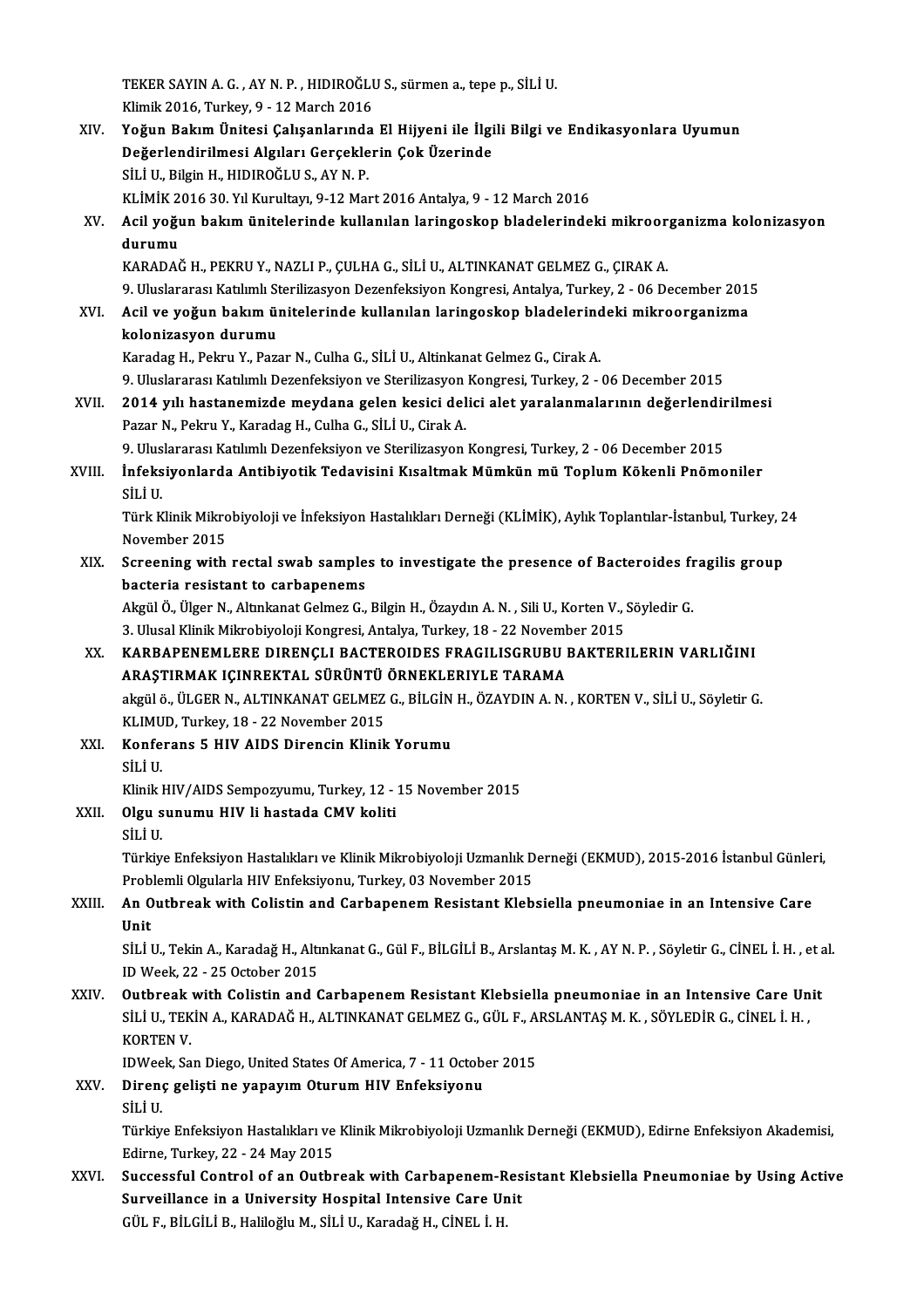20.İnternational İntensive Care Symposium, İstanbul, Turkey, 8 - 09 May 2015<br>Seneening of nastal surebe for sarbananam nasistant Pesteneides frasi

|               | 20. International Intensive Care Symposium, Istanbul, Turkey, 8 - 09 May 2015                                                                           |
|---------------|---------------------------------------------------------------------------------------------------------------------------------------------------------|
| XXVII.        | Screening of rectal swabs for carbapenem resistant Bacteroides fragilis group bacteria                                                                  |
|               | ÜLGER N., Öncü A., ALTINKANAT GELMEZ G., Karaaslan A., Kaya M., Özsoy S., BİLGİN H., kepenekli e., SİLİ U.,<br>KORTEN V, et al.                         |
|               | ECCMID 2015, 25 - 28 April 2015                                                                                                                         |
| XXVIII.       | Screening of rectal swabs for carbapenem resistant Bacteroides fragilis group bacteria                                                                  |
|               | ÜLGER N., AKGÜL Ö., ALTINKANAT GELMEZ G., KARASLAN A., KAYA M., ÖZSOY S., BİLGİN H., KEPENEKLİ E., SİLİ U.,                                             |
|               | SOYSAL A, et al.                                                                                                                                        |
|               | 25th European Congress of Clinical Microbiology and Infectious Diseases, Copenhagen, Denmark, 25 - 28 April                                             |
|               | 2015                                                                                                                                                    |
| XXIX.         | Kalp ve Damar Cerrahi Yoğun Bakım Ünitesinde Sağlık Hizmeti ile İlişkili Gelişen İnfeksiyonlar ve                                                       |
|               | Etken Dağılımı                                                                                                                                          |
|               | PEKRU Y., PAZAR N., KARADAĞ H., ÇULHA G., SİLİ U., KORTEN V.                                                                                            |
|               | Hastane İnfeksiyonları Eğitim Programı, İstanbul, Turkey, 9 - 12 April 2015                                                                             |
| XXX.          | Anestezi ve Reanimasyon Yoğun Bakım Ünitesi Sağlık Hizmeti ile İlişkili Gelişen İnfeksiyonlar ve                                                        |
|               | Etken Dağılımları                                                                                                                                       |
|               | KARADAĞ H., PEKRU Y., ÇULHA G., PAZAR N., SİLİ U., KORTEN V., ARSLANTAŞ M., CİNEL İ. H.                                                                 |
|               | Hastane İnfeksiyonları Eğitim Programı, İstanbul, Turkey, 9 - 12 April 2015                                                                             |
| XXXI.         | Bir Üniversite Hastanesinde 2014 Yılı Abdominal Histerektomi Sonrası Gelişen Cerrahi Alan                                                               |
|               | İnfeksiyon Hızı ve Etken Dağılımı                                                                                                                       |
|               | PAZAR N., PEKRU Y., KARADAĞ H., ÇULHA G., SİLİ U.                                                                                                       |
|               | Hastane İnfeksiyonları Eğitim Programı, İstanbul, Turkey, 9 - 12 April 2015                                                                             |
| XXXII.        | Pediatri Yoğun Bakım Ünitesi İnvaziv Araç İlişkili İnfeksiyon Hızı ve Etken Dağılımları<br>ÇULHA G., KARADAĞ H., PEKRU Y., PAZAR N., SİLİ U., KORTEN V. |
|               | Hastane İnfeksiyonları Eğitim Programı, İstanbul, Turkey, 9 - 12 April 2015                                                                             |
| XXXIII.       | Özel Hasta Gruplarında Klinik Seyir Oturum CMV İnfeksiyonlarında Güncel Durum                                                                           |
|               | SİLİ U.                                                                                                                                                 |
|               | 17. Türk Klinik Mikrobiyoloji ve İnfeksiyon Hastalıkları Kongresi (KLİMİK), Antalya, Turkey, 25 - 29 March 2015                                         |
| <b>XXXIV</b>  | Anti HCV pozitif HCV RNA negatif olgularda HCV spesifik T lenfosit yanıtının saptanması                                                                 |
|               | SİLİ U., KAYA A., AYDIN S., HONDUR N., MERT A., TABAK Ö. F., ÖZARAS R., ÖZTÜRK R.                                                                       |
|               | 17. Türk Klinik Mikrobiyoloji ve İnfeksiyon Hastalıkları Kongresi (KLİMİK), Antalya, Turkey, 25 - 29 March 2015                                         |
| XXXV.         | Sitomegalovirus CMV HIV ve Fırsatçı Enfeksiyonlar                                                                                                       |
|               | SİLİ U.                                                                                                                                                 |
|               | Türkiye Enfeksiyon Hastalıkları ve Klinik Mikrobiyoloji Uzmanlık Derneği (EKMUD), 2014-2015 İstanbul                                                    |
|               | Toplantıları, İstanbul, Turkey, 05 March 2015                                                                                                           |
| XXXVI.        | Ultra derin dizi analiz yöntemi ile HIV 1 ilaç direncinin saptanması                                                                                    |
|               | SİLİ U., AKSU M. B. , BİLGİN H., ALBAŞ S., ÜLGEN G., TAYLAN S., TİGEN E., HASDEMİR M. U. , SÖYLEDİR G., KORTEN                                          |
|               | V.                                                                                                                                                      |
|               | Klinik HIV/AIDS Sempozyumu, İzmir, Turkey, 21 - 23 November 2014                                                                                        |
| <b>XXXVII</b> | 2013 Yılı Dahili Yoğun Bakım Ünitesi İnvaziv Araç İlişkili İnfeksiyon Hızı ve Etken Dağılımları                                                         |
|               | PAZAR N., PEKRU Y., KARADAĞ H., ÇULHA G., SİLİ U., KARAKURT S., KORTEN V.                                                                               |
|               | 11. Ulusal Dahili ve Cerrahi Bilimler Yoğun Bakım Kongresi, Antalya, Turkey, 12 - 15 November 2014                                                      |
| XXXVIII.      | 2013 Yılı Hastanemiz Yoğun Bakım Ünitelerinde Meydana Gelen Kesici Delici Alet Yaralanmalarının                                                         |
|               | Değerlendirilmesi<br>KARADAĞ H., PEKRU Y., PAZAR N., ÇULHA G., SİLİ U., ÇAKIR S.                                                                        |
|               | 11. Ulusal Dahili ve Cerrahi Bilimler Yoğun Bakım Kongresi, Antalya, Turkey, 12 - 15 November 2014                                                      |
| XXXIX.        | Bir Üniversite Hastanesi Yoğun Bakım Ünitelerinde Görev Yapan Sağlık Çalışanlarının El Hijyeni                                                          |
|               | Konusundaki Tutum ve İnançlarının Değerlendirilmesi                                                                                                     |
|               | TEKER SAYIN A. G., AY N. P., HIDIROĞLU S., sürmen a., tepe p., SİLİ U.                                                                                  |
|               | 17. Ulusal Halk Sağlığı Kongresi, Antalya, Turkey, 20 - 24 October 2014                                                                                 |
| XL.           | BİR ÜNİVERSİTE HASTANESI YOĞUN BAKIM ÜNİTELERİNDE GÖREV YAPAN SAĞLIK ÇALIŞANLARININ                                                                     |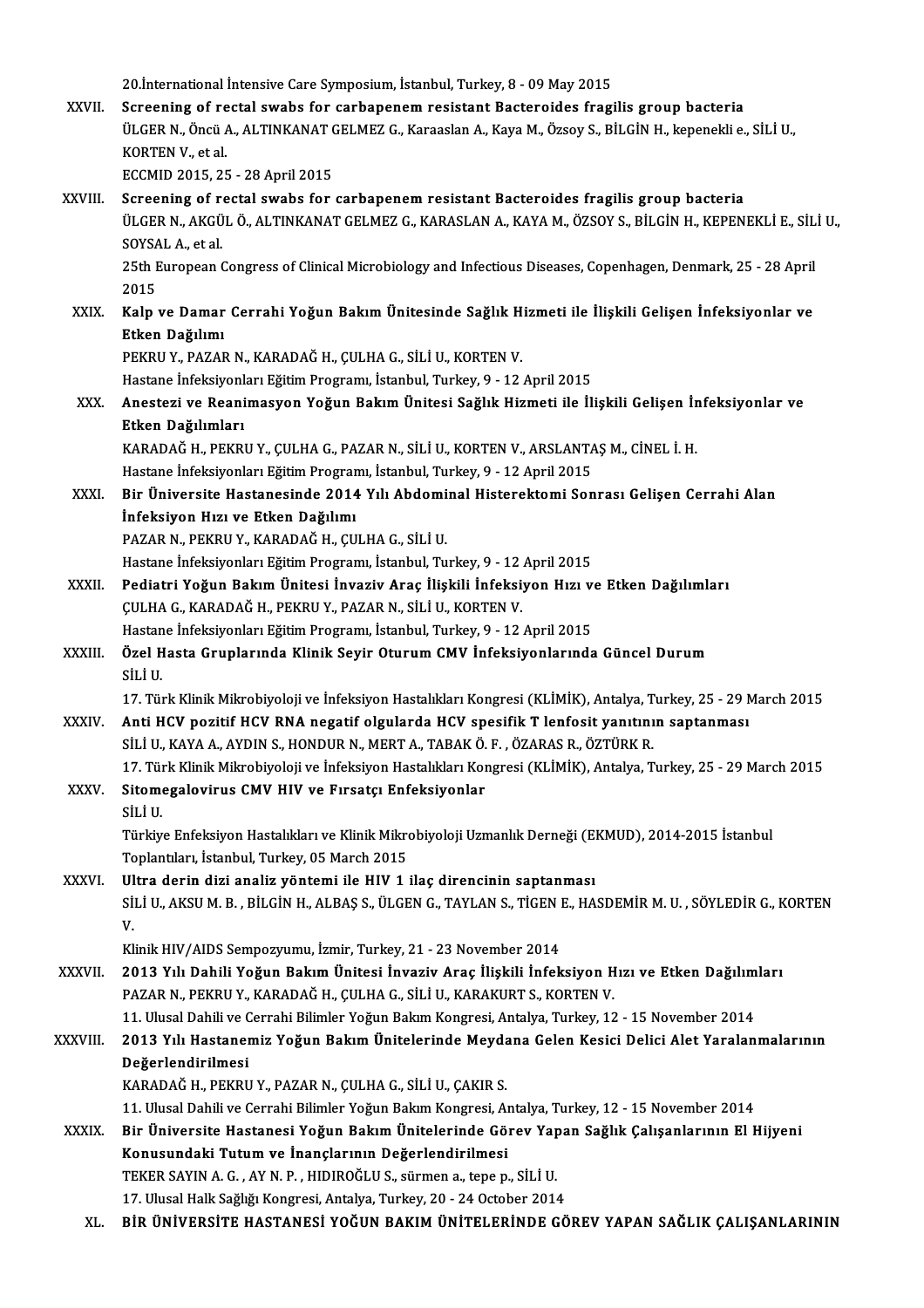|         | EL HIJYENI KONUSUNDAKI TUTUM VE İNANÇLARININ DEĞERLENDİRİLMESİ - NİTELİKSEL BİR                                   |
|---------|-------------------------------------------------------------------------------------------------------------------|
|         | ÇALIŞMA                                                                                                           |
|         | TEKER SAYIN A. G., AY N. P., HIDIROĞLU S., SÜRMEN A., TEPE P., SİLİ U.                                            |
|         | 17. ULUSAL HALK SAĞLIĞI KONGRESİ, Edirne, Turkey, 20 - 24 October 2014                                            |
| XLI.    | Bir üniversite hastanesi yoğun bakım ünitelerinde görev yapan sağlık çalışanlarının el hijyeni                    |
|         | konusundaki tutum ve inançlarının değerlendirilmesi niteliksel bir çalışma                                        |
|         | TEKER A. G., AY N. P., HIDIROĞLU S., SÜRMEN A., TEPE P., SİLİ U.                                                  |
|         | 17. Ulusal Halk Sağlığı Kongresi, Edirne, Turkey, 20 - 24 October 2014                                            |
| XLII.   | COMPLIANCE OF HEALTH CARE WORKERS WITH HAND HYGIENEPRACTICES IN NEONATAL AND                                      |
|         | PEDIATRIC INTENSIVE CARE UNITS OVERTOBSERVATION                                                                   |
|         | KARAASLAN A., ATICI S., KEPENEKLI KADAYIFCI E., SILI U., SOYSAL A., BAKIR M.                                      |
|         | 32nd Annual Meeting of the European Society for Paediatric Infectious Diseases (ESPID 2014), Dublin, Ireland, 6 - |
|         | 10 May 2014                                                                                                       |
| XLIII.  | Karbapenem dirençli Klebsiella pneumoniae enfeksiyonunda sürveyans çalışmamız                                     |
|         | GÜL F., BİLGİLİ B., EVRAN T., SİLİ U., KARADAĞ H., CİNEL İ. H.                                                    |
|         | 17. Ulusal Yoğun Bakım Kongresi, Antalya, Turkey, 23 - 27 April 2014                                              |
| XLIV.   | Dahili Yoğun Bakım Ünitesi Sağlık Çalışanlarının El Hijyeni İle İlgili Bilgi Tutum ve Davranışları                |
|         | SİLİ U., ERDOĞAN E., HIDIROĞLU S., PINAR A.                                                                       |
|         | 3. Ulusal Sağlık Bakımı ile İlişkili İnfeksiyonlar Simpozyumu (USBİS), İstanbul, Turkey, 7 - 09 March 2014        |
| XLV.    | Hastane Çalışanlarında 2012 2013 Yılı Kesici Delici Alet Yaralanma Oranları                                       |
|         | PEKRU Y., KARADAĞ H., PAZAR N., ÇULHA G., SİLİ U.                                                                 |
|         | 3. Ulusal Sağlık Bakımı ile İlişkili İnfeksiyonlar Simpozyumu (USBİS), İstanbul, Turkey, 7 - 09 March 2014        |
| XLVI.   | Bir Dahili Yoğun Bakim Ünitesi Sağlık Çalışanlarında El Hijyeni Davranışları                                      |
|         | SİLİ U., AYKANAT A., İBİŞLER A., AKTAŞ A., ÖZKAN E., ÖZDEMİR A., ASYA O., SAÇAKLI R., ERDOĞAN E., HIDIROĞLU       |
|         | S, et al.                                                                                                         |
|         | 16. Ulusal Halk Sağlığı Kongresi, Antalya, Turkey, 27 - 31 October 2013                                           |
| XLVII.  | Bir Dahili Yoğun Bakım Ünitesi Sağlık Çalışanlarının El Hijyeni İle İlgili Bilgi Ve Tutumları                     |
|         | SİLİ U., İBİŞLER A., AYKANAT A., AKTAŞ A., BÖRKLÜ E., BAKKAL H., SEZGİN S., AKTAN R., ERDOĞAN E., HIDIROĞLU       |
|         | $S1$ et al.                                                                                                       |
|         | 16. Ulusal Halk Sağlığı Kongresi, Antalya, Turkey, 27 - 31 October 2013                                           |
| XLVIII. | Bir invazif pulmoner kandidiyazis olgusu                                                                          |
|         | BİLGİN H., SİLİ U., AYRANCI G., AHISKALI A. R. , ÇİMŞİT Ç., DİRESKENELİ R. H. , ODABAŞI Z., DURMUŞOĞLU L.,        |
|         | <b>KORTEN V</b>                                                                                                   |
|         | 10. Febril Nötropeni Simpozyumu, Ankara, Turkey, 17 - 19 May 2013                                                 |
| XLIX.   | YBÜ de Enfeksiyon Kontrolü                                                                                        |
|         | SİLİ U.                                                                                                           |
|         | Türk Toraks Derneği- Yoğun Bakım Ünitesi Hemşireliğinde Enfeksiyon Kontrolü Kursu, İstanbul, Turkey, 11 May       |
|         | 2013                                                                                                              |
| L.      | Kemik iliği transplantlı hastada dissemine fuzaryozda vorikonazol tedavisi                                        |
|         | ZERDALİ E., SİLİ U., METE B., SALTOĞLU N., ÖNGÖREN AYDIN Ş., SOYSAL T., FERHANOĞLU A. B.                          |
|         | 15. Türk Klinik Mikrobiyoloji ve İnfeksiyon Hastalıkları Kongresi (KLİMİK), Antalya, Turkey, 23 - 27 March 2011   |
| LI.     | Kronik aktif hepatit B inaktif hepatit B ve kendiliğinden bağışıklık kazanan hepatit B olgularında                |
|         | hücresel immünitenin ELISPOT testi le karşılaştırılması                                                           |
|         | ARSLAN F., ÖZARAS R., SİLİ U., KAYA A., SALTOĞLU N., ÖZTÜRK R., TABAK Ö. F., MERT A.                              |
|         | 10. Ulusal Viral Hepatit Kongresi, Antalya, Turkey, 1 - 04 April 2010                                             |
| LII.    | Anti HCV pozitif HCV RNA negatif olgularda HCV spesifik lenfosit yanıtının ELISPOT tekniği ile                    |
|         | gösterilmesi                                                                                                      |
|         | SİLİ U., AYDIN S., HONDUR N., SALTOĞLU N., ÖZTÜRK R., TABAK Ö. F., MERT A., ÖZARAS R.                             |
|         | 10. Ulusal Viral Hepatit Kongresi, Antalya, Turkey, 1 - 04 April 2010                                             |
| LIII.   | Bir Üniversite Hastanesinde Metisiline Dirençli Staphylococcus aureus MRSA Sürveyansı Retrospektif                |
|         | Laboratuvara Dayalı Değerlendirme                                                                                 |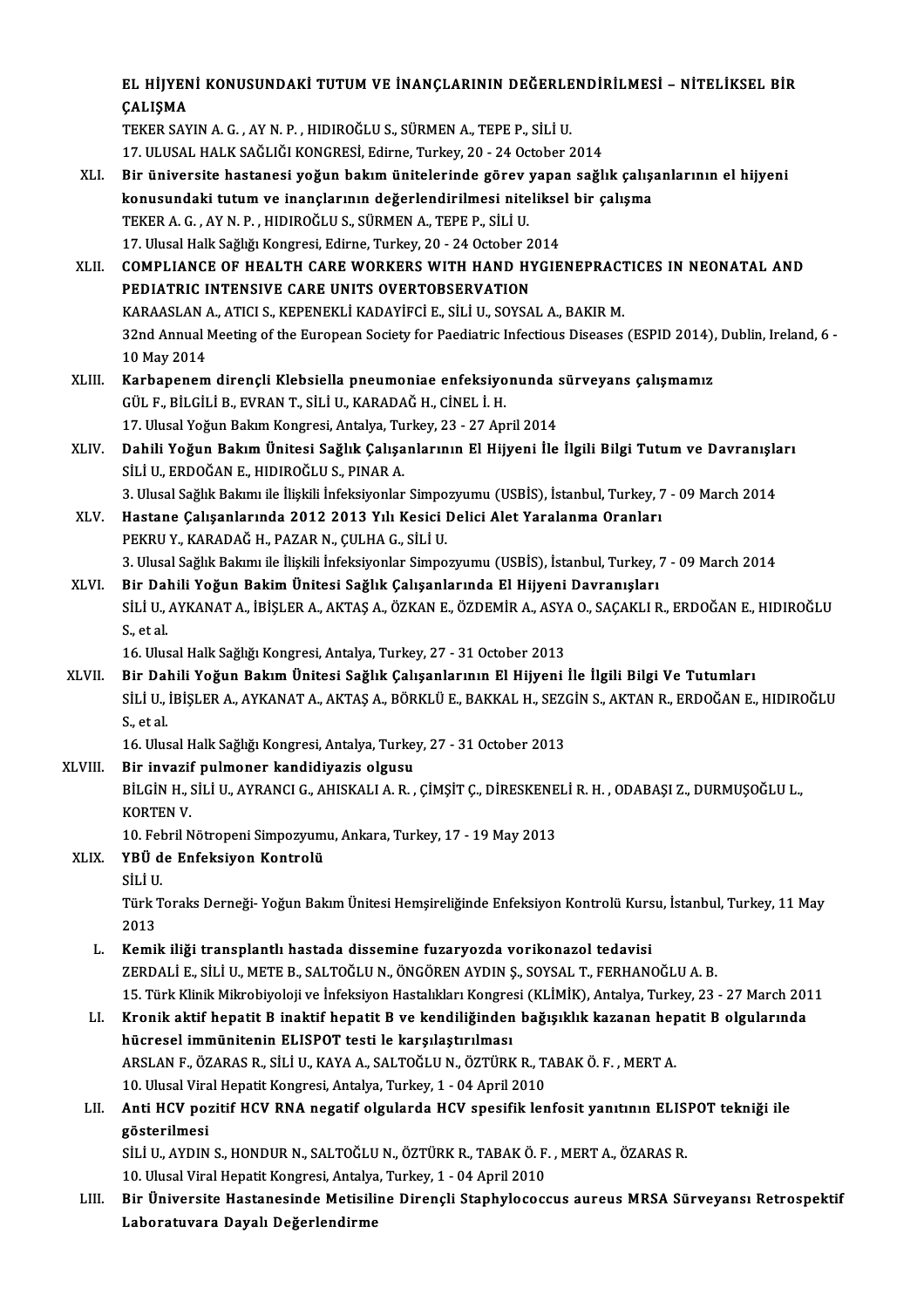SİLİ U., METE B., AYDIN S., HONDUR N., ÖZARAS R., SALTOĞLU N., MERT A., TABAK Ö. F. , ÖZTÜRK R., AYGÜN G.<br>24. ANKEM Kongresi, Turkey, 29 Marsh., 93 Anril 2009. SİLİ U., METE B., AYDIN S., HONDUR N., ÖZARAS R., SALT<br>24. ANKEM Kongresi, Turkey, 29 March - 03 April 2009<br>Yoğun bakım ünitesi Besudemanas ve Asinatabası SİLİ U., METE B., AYDIN S., HONDUR N., ÖZARAS R., SALTOĞLU N., MERT A., TABAK Ö. F. , ÖZTÜRK R., AYGÜN G.<br>24. ANKEM Kongresi, Turkey, 29 March - 03 April 2009<br>LIV. Yoğun bakım ünitesi Pseudomonas ve Acinetobacter bakte

- 24. ANKEM Kongresi, Turkey, 29 March<br>Yoğun bakım ünitesi Pseudomonas<br>duyarlılıklarının değerlendirilmesi<br>KAVA A. SİLİJI AYDINS, METER VER Yoğun bakım ünitesi Pseudomonas ve Acinetobacter bakteremilerinde son üç yıldaki antimikrobiy<br>duyarlılıklarının değerlendirilmesi<br>KAYA A., SİLİ U., AYDIN S., METE B., YERLİKAYA E., SALTOĞLU N., ÖZARAS R., MERT A., HONDUR N duyarlılıklarının değerlendirilmesi<br>KAYA A., SİLİ U., AYDIN S., METE B., YERLİKAYA E., SALTOĞLU N., ÖZARAS R., MERT A., HONDUR N., ÖZTÜRK R.<br>14. Türk Klinik Mikrobiyoloji ve İnfeksiyon Hastalıkları Kongresi (KLİMİK)., Anta 14. Türk Klinik Mikrobiyoloji ve İnfeksiyon Hastalıkları Kongresi (KLİMİK), Antalya, Turkey, 25 - 29 March 2009
- LV. Kronik Lenfositik Lösemili Hastada Nokardia Beyin Apsesi Kronik Lenfositik Lösemili Hastada Nokardia Beyin Apsesi<br>VANLI E., SİLİ U., SALTOĞLU N., METE B., ÖZARAS R., MERT A., TABAK Ö. F. , KAYNAR M., HONDUR N., ÖZTÜRK R.<br>14. Türk Klinik Mikrobiyoloji ve İnfeksiyon Hastalıkları K VANLI E., SİLİ U., SALTOĞLU N., METE B., ÖZARAS R., MERT A., TABAK Ö. F. , KAYNAR M., HONDUR N., ÖZTÜ<br>14. Türk Klinik Mikrobiyoloji ve İnfeksiyon Hastalıkları Kongresi (KLİMİK), Antalya, Turkey, 25 - 29 March<br>1. LVI. C
- 14. Türk Klinik Mikrobiyoloji ve İnfeksiyon Hastalıkları Kongresi (KLİMİK), Antalya, Turkey, 25 29 March 2009<br>Cerrahpaşa Tıp Fakültesi Enfeksiyon Hastalıkları ve Klinik Mikrobiyoloji AD Laboratuvarında<br>Hemokültür Örnekle Cerrahpaş<mark>:</mark><br>Hemokültü<br>Durumları<br>AVDIN S. Sİ Hemokültür Örneklerinden İzole Edilen Pseudomonas ve Acinetobacter Türle<br>Durumları<br>AYDIN S., SİLİ U., METE B., ÖZARAS R., SALTOĞLU N., TABAK Ö. F. , MERT A., ÖZTÜRK R.<br>8. Antimilyeblik Kometereni Günleri Turkey 2., 94 Anri

<mark>Durumları</mark><br>AYDIN S., SİLİ U., METE B., ÖZARAS R., SALTOĞLU N., TABAK Ö.<br>8. Antimikrobik Kemoterapi Günleri, Turkey, 2 - 04 April 2008<br>Metisiline direngli Stanylesessus aureus MBSA susların

AYDIN S., SİLİ U., METE B., ÖZARAS R., SALTOĞLU N., TABAK Ö. F. , MERT A., ÖZTÜRK R.<br>8. Antimikrobik Kemoterapi Günleri, Turkey, 2 - 04 April 2008<br>LVII. Metisiline dirençli Stapylococcus aureus MRSA suşlarında vankomisin i 8. Antimikrobik Kemoterapi Günleri, Tur<br>Metisiline dirençli Stapylococcus au<br>heterojen VISA hVISA araştırılması<br>VII MAZ M. ERDOČAN B. SİLİ IL VANLI Metisiline dirençli Stapylococcus aureus MRSA suşlarında vankomisin intermediate S aur<br>heterojen VISA hVISA araştırılması<br>YILMAZ M., ERDOĞAN B., SİLİ U., VANLI E., ARSLAN F., ÖZARAS R., MERT A., TABAK Ö. F. , ÖZTÜRK R.<br>21. heterojen VISA hVISA araştırılması<br>21.ANAZ M., ERDOĞAN B., SİLİ U., VANLI E., ARSLAN F., ÖZARAS R., MERT A., TABAK Ö. F. , ÖZTÜRK R.<br>21. ANKEM Klinikler ve Tıp Bilimleri Kongresi, Antalya, Turkey, 4 - 08 June 2006

- LVIII. T cell immunotherapy for adenoviral infections of stem cell transplant recipients 21. ANKEM Klinikler ve Tıp Bilimleri Kongresi, Antalya, Turkey, 4 - 08 June 2006<br>T cell immunotherapy for adenoviral infections of stem cell transplant recipients<br>LEEN A., MYERS D., SİLİ U., HULS M., BUZA E., LEUNG K., CAR T cell immunotherapy for adenoviral infections of stem cell transplant recipients<br>LEEN A., MYERS D., SİLİ U., HULS M., BUZA E., LEUNG K., CARRUM G., WEISS H., GEE A., KRANC<br>International Society for Cellular Therapy, Germa LEEN A., MYERS D., SİLİ U., HULS M., BUZA E., LEUNG K., CARRUM G., WEISS H., GEE A., KRANCE R., et<br>International Society for Cellular Therapy, Germany, 24 - 27 May 2006, vol.1062, pp.104-115<br>LIX. The clinical use of donor
- International Society for Cellular Therapy, Germany, 24 27 May 2006, vol.1062, pp.104-115<br>The clinical use of donor derived virus specific cytotoxic T lymphocytes reactive against<br>cytomegalovirus CMV adenovirus and Epste The clinical use of donor derived virus specific cytotoxic T lymphocytes reactive against<br>cytomegalovirus CMV adenovirus and Epstein Barr virus EBV<br>MYERS D., LEEN A., SİLİ U., HULS M., BUZA E., LEUNG K., CARRUM G., KRANCE cytomegalovirus CMV adenovirus and Epstein Barr virus EBV<br>MYERS D., LEEN A., SİLİ U., HULS M., BUZA E., LEUNG K., CARRUM G., KRANCE G., BRENNER M., ROONEY C., et al.<br>47th Annual Meeting of the American Society of Hematolog MYERS D., LEEN A., SI<br>47th Annual Meeting<br>vol.12, pp.1160-1166<br>Antijon Sposifik T. I 47th Annual Meeting of the American Society of Hematology, United States Of America, 10 - 13 December 2005,<br>vol.12, pp.1160-1166<br>LX. Antijen Spesifik T Lenfositlerle Adoptif İmmünoterapi<br>SİLİ U. vol.12, pp.1160-1166
- Antijen Spesifik T Lenfositlerle Adoptif İmmünoterapi<br>SİLİ U.<br>31. Ulusal Hematoloji Kongresi, Antalya, Turkey, 23 28 September 2004<br>Antigen Presenting Canabilities of Petrevinus Transdused T Cell I

LXI. Antigen Presenting Capabilities of Retrovirus Transduced T Cell Blasts<br>OKAMURA T., SILI U., ROONEY C. 31. Ulusal Hematoloji Kongresi, *k*<br>Antigen Presenting Capabilit<br>OKAMURA T., SİLİ U., ROONEY C.<br>4Eth Annual Mesting of America Antigen Presenting Capabilities of Retrovirus Transduced T Cell Blasts<br>OKAMURA T., SİLİ U., ROONEY C.<br>45th Annual Meeting of American Society of Hematology, SAN DIEGO, United States Of America, 6 - 09 December<br>2002 0KAM<br>45th /<br>2003<br>Cellul

## 45th Annual Meeting of American Society of Hematology, SAN DIEGO, United States Of America, 6 - 09 December<br>2003<br>LXII. Cellular Immune Responses Against Human Adenovirus Identification of Two Novel Hexon Specific<br>Cross Bea 2003<br>Cellular Immune Responses Against Human Adenovirus Identification of Tw<br>Cross Reactive CD8 T Cell Epitopes<br>LEEN A., SİLİ U., VANIN E., BOLLARD C., JEWELL A., PIEDRA P., HESLOP H., ROONEY C. LXII. Cellular Immune Responses Against Human Adenovirus Identification of Two Novel Hexon Specific

Cross Reactive CD8 T Cell Epitopes<br>LEEN A., SİLİ U., VANIN E., BOLLARD C., JEWELL A., PIEDRA P., HESLOP H., ROONEY C.<br>45th Annual Meeting of American Society of Hematology, United States Of America, 6 - 09 December 2003, v pp.2432-2440 45th Annual Meeting of American Society of Hematology, United States Of America, 6 - 09 December 2003<br>pp.2432-2440<br>LXIII. Limitations of dendritic cells for the expansion of polyclonal CMV specific CTLs for adoptive<br>immuno

## Limitations of dendritic cells for the expansion of polyclonal CMV specific CTLs for adoptive immunotherapy Limitations of dendritic cells for the eximmunotherapy<br>SİLİ U., HULS H., GOTTSCHALK S., ROONEY C.<br>American Accociation of Immunologists 90th

immunotherapy<br>SİLİ U., HULS H., GOTTSCHALK S., ROONEY C.<br>American Association of Immunologists 90th Anniversary Annual Meeting, United States Of America, 6 - 10 May<br>2003. vel 36 pp 341,356 SILI U., HULS H., GOTTSCH<br>American Association of I<br>2003, vol.26, pp.241-256 American Association of Immunologists 90th Anniversary Annual Meeting, United States Of America, 6 - 10 May<br>2003, vol.26, pp.241-256<br>LXIV. Generation of tri specific cytotoxic T cells recognizing adenovirus EBV and CMV a n

## 2003, vol.26, pp.241-256<br>Generation of tri specific cytotoxic T cells recognizing adenovirus EBV and CMV a novel approach to<br>adoptive immunotherapy Generation of tri specific cytotoxic T cells recognation<br>adoptive immunotherapy<br>AMROLIA P., SİLİ U., LEEN A., BRENNER M., ROONEY C.<br>44th Annual Meeting of American Society of Hemeteles

44th Annual Meeting of American Society of Hematology, United States Of America, 6 - 10 December 2002, vol.102, pp.2292-2299 AMROLIA P., Sİ<br>44th Annual M<br>pp.2292-2299<br>Conenstion e 44th Annual Meeting of American Society of Hematology, United States Of America, 6 - 10 Dec<br>pp.2292-2299<br>LXV. Generation of CMV specific cytotoxic T lymphocytes for adoptive immunotherapy<br>stuture M. DAVIS A. POONEY C

pp.2292-2299<br>Generation of CMV specific cytote<br>SİLİ U., HULS M., DAVIS A., ROONEY C.<br>7th Annual Suppesium of Internation 5 SILI U., HULS M., DAVIS A., ROONEY C.<br>7th Annual Symposium of International Society of Hematotherapy and Graft Engineering, QUEBEC CITY, Canada, 14